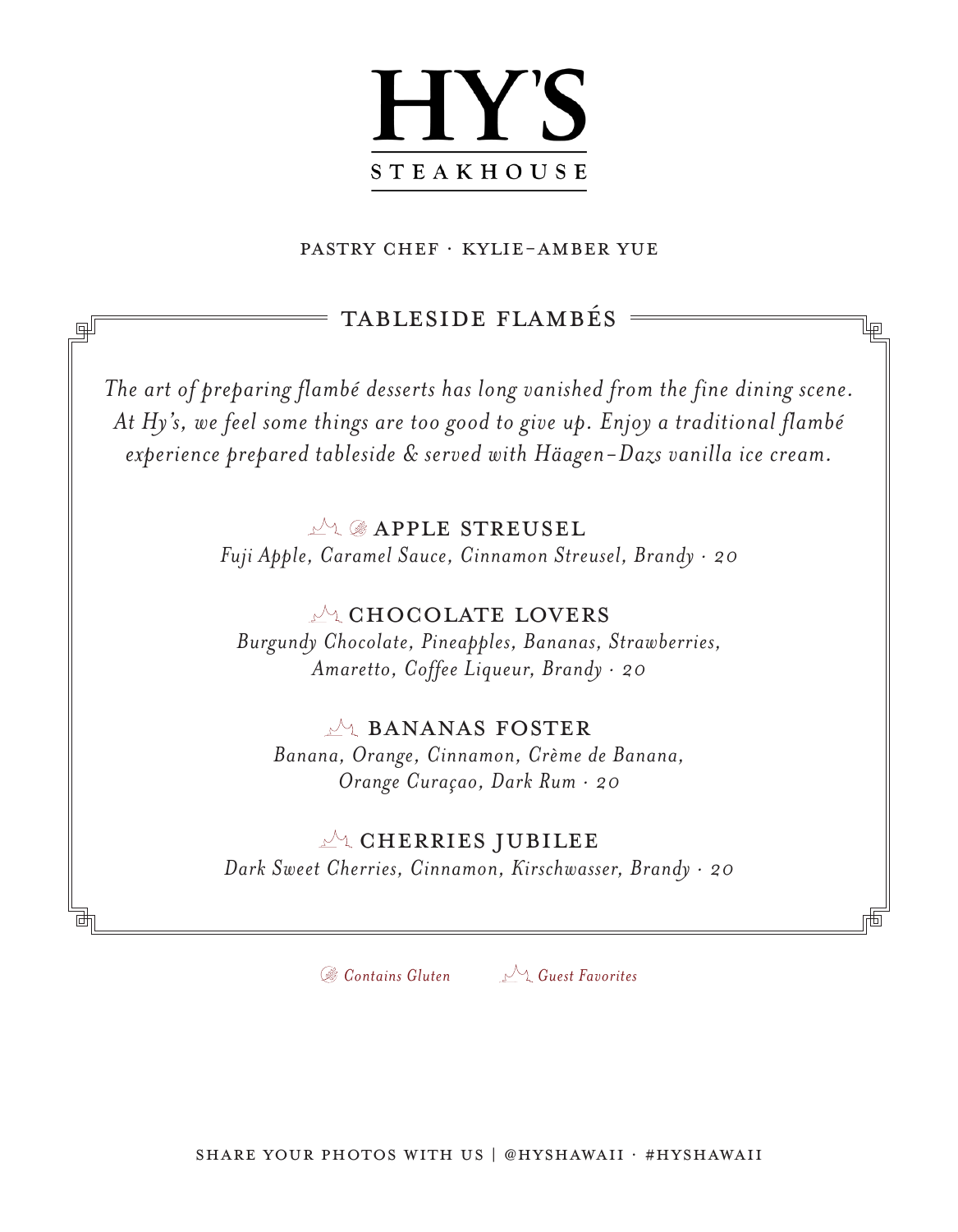

### HY'S PÂTISSERIE

**BULCE** *Dulce de Leche Molten Cake, Buttered Popcorn Ice Cream Kinako Crumble · 13*

> **EXTERCTE AU CITRON** *Salted Lemon Curd, Seasonal Berries, French Meringue Cookie · 13*

 $M$  WHITE RUSSIAN *Kona Coffee Crème Brûlée, Kahlúa, Chocolate Biscotti, Espresso Mascarpone · 13*

### **CHOCOLATE TRIFLE**

*Chocolate Cremeux, Chocolate Mousse, Vanilla Pudding, Toffee, Bailey's Irish Pearls · 16*

Häagen-Dazs

*Vanilla Ice Cream, Chocolate Ice Cream, Mango Sorbet · 10*

ESPRESSO

 $SINGLE \cdot 6$  | DOUBLE  $\cdot g$ Cappuccino *· 8* |Caffè Americano *· 6*



 *Kona coffee blend, hand-harvested and processed by Greenwell Farms. Small batch roasted by Kona Coffee Purveyors.*

> Freshly Brewed Coffee *Caffeinated or Decaffeinated · 7*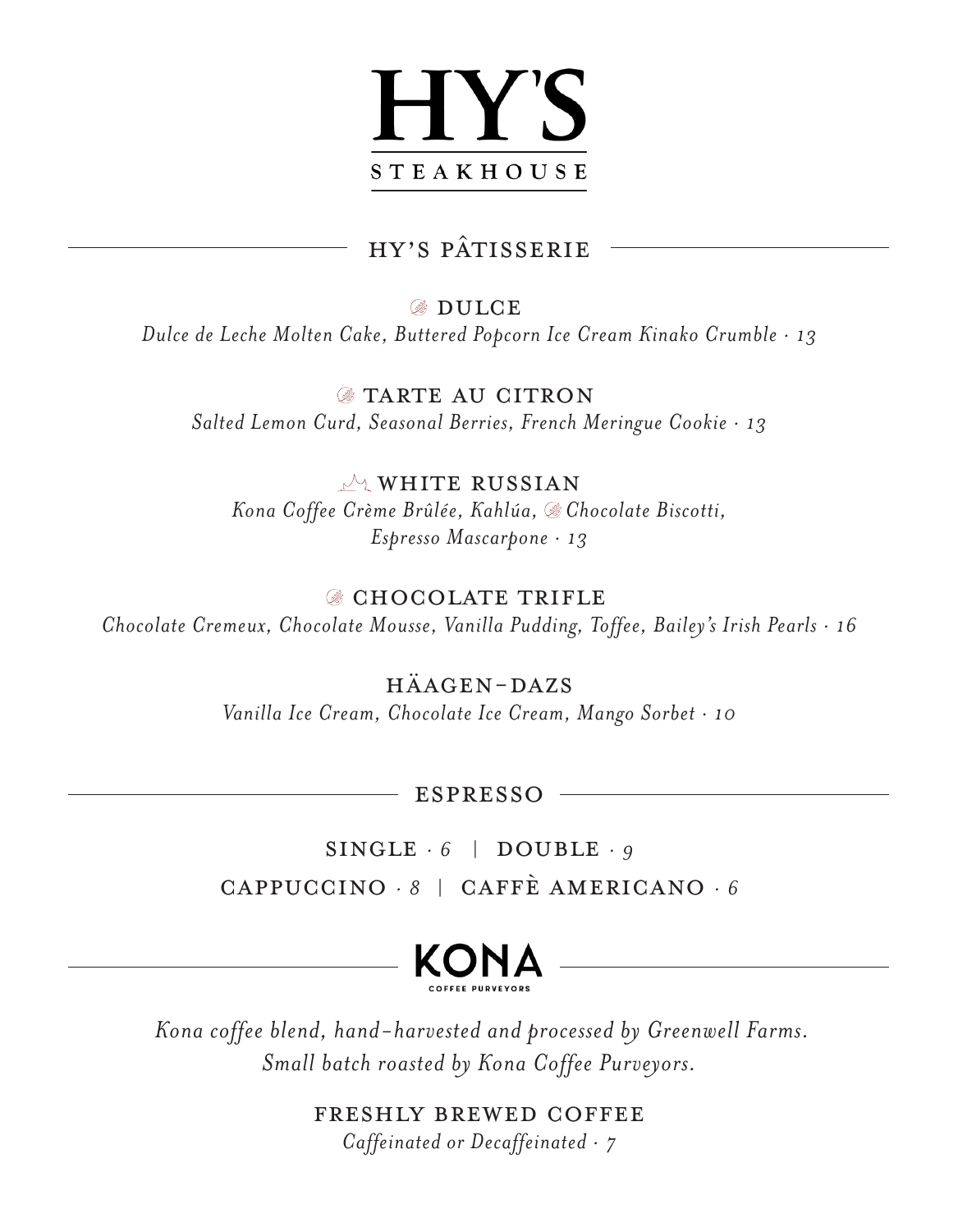### **HY'S STEAKHOUSE**

### HY'S KONA COFFEE & WHIPPED CREAM HOT JAVA DELIGHTS

Baileys, Anyone? *Original Irish Cream or Caramel Irish Cream · 14*

Caribbean Dream *Dark Rum, Crème De Banana, Dark Crème De Cacao · 14*

> Tennessee Mud *Jack Daniel's, Kahlúa, Frangelico · 14*

Morning Joy *Grand Marnier, Baileys Original Irish Cream · 14*

JUMP START *Tuaca, Dark Crème De Cacao, Baileys Original Irish Cream · 14*

> Danny's Last Hurrah! *Jameson, Kahlúa, Crème De Menthe · 14*

MUNCLE RANDY'S AFFOGATO *Espresso, Caramel, Vanilla Häagen-Dazs Ice Cream · 16 enhance with a splash of Frangelico · +4*

#### GIFTS & SOUVENIRS

HY's seasoning salt *Perfect for Steaks, Fish & Chicken · 12*

G.Lion Hawaii GIFT CARDS *Redeemable at La Vie, Quiora & Hy's Steak House Hawaii · 50+*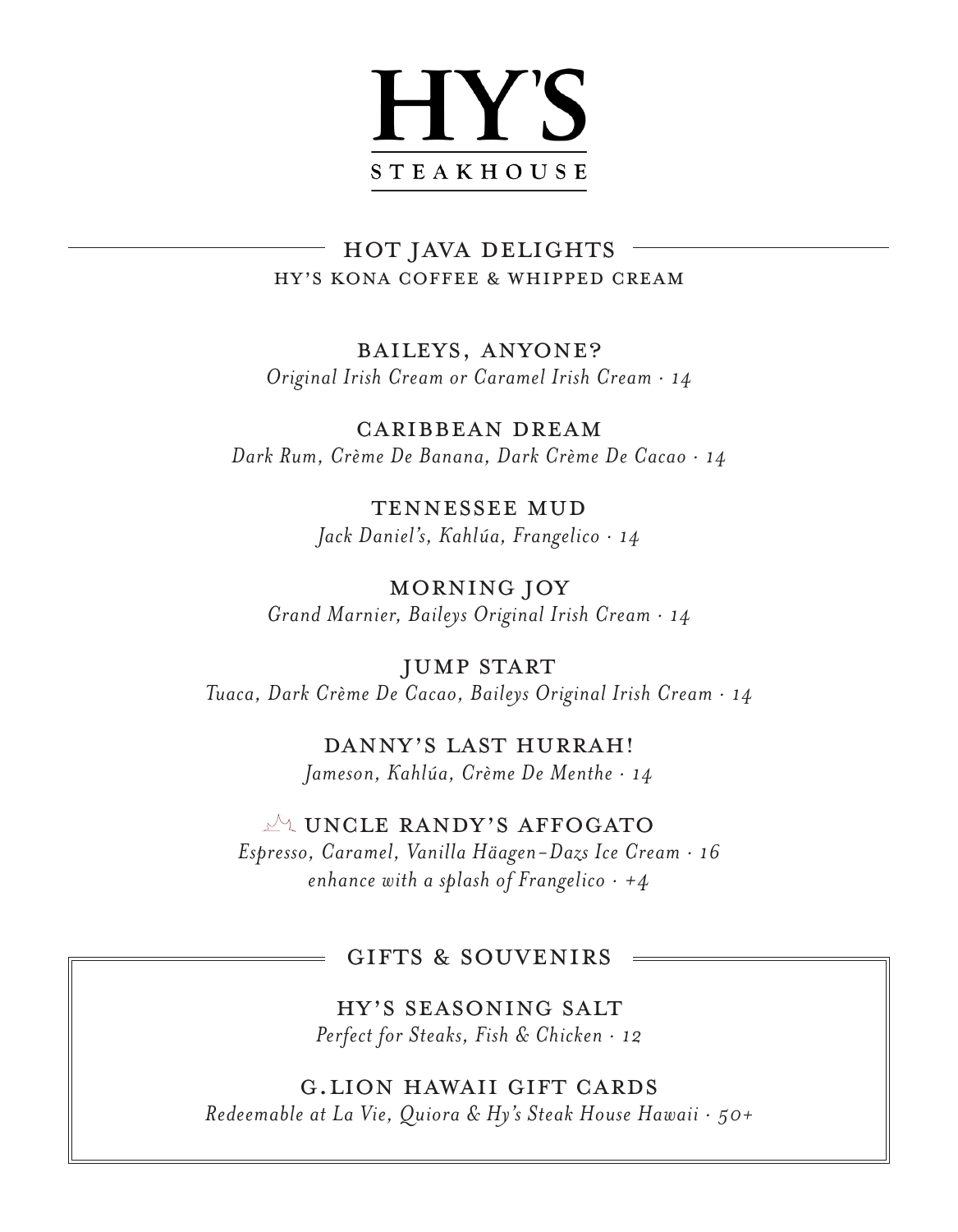







### WHAT'S HAPPENING AT G.LION HAWAII

QUIORA

#### Mother's day brunch buffet

*Join us at Quiora on the 8th floor of the Ritz Carlton Residences, Waikiki Beach.* 

*Our menu takes inspiration from our kitchens at La Vie, Quiora and Hy's Steak House. Indulge in our Chilled Raw Bar, assortment of Poke, House-Made Porchetta Benedict, and Pier 38 Catch of the Day to name a few. We'll be featuring a Dry-Aged Mishima American Wagyu Rib Roast Carving Station, Specialty Omelets Made to Order, and a Chef 's Surprise dish! Save room for dessert to try La Vie's Ispahan and Quiora's Tiramisu, among so many more incredible bites.* 

*Seatings from 9 AM - 1 PM Adults · \$89+ | Keiki 12 & Under · \$42+ | Keiki 5 & Under ·\$0 - Exclusive of Tax & Gratuity*

> *The Ritz-Carlton Residences, Waikiki Beach 383 Kalaimoku Street - Honolulu, HI 96815*

> > HY'S STEAK HOUSE

### Mother's day 'Ohana FEAST-To-GO

*If mom prefers a relaxing at home experience, Hy's Steak House has you covered with our Mother's Day 'Ohana Feast. We'll provide you with everything you need - from our famous Slow-Roasted Prime Rib, Poached Salmon in Garlic Cream Sauce, Grand Biscuits, Rosemary Roasted Potatoes, and Strawberry Shortcake Trifle.*

*Feeds a Family of Six · \$450 | Orders Close Sunday, May 1st*





QUIORA HY'S STEAK HOUSE

*View our complete menus by scanning the QR code with your phone!*